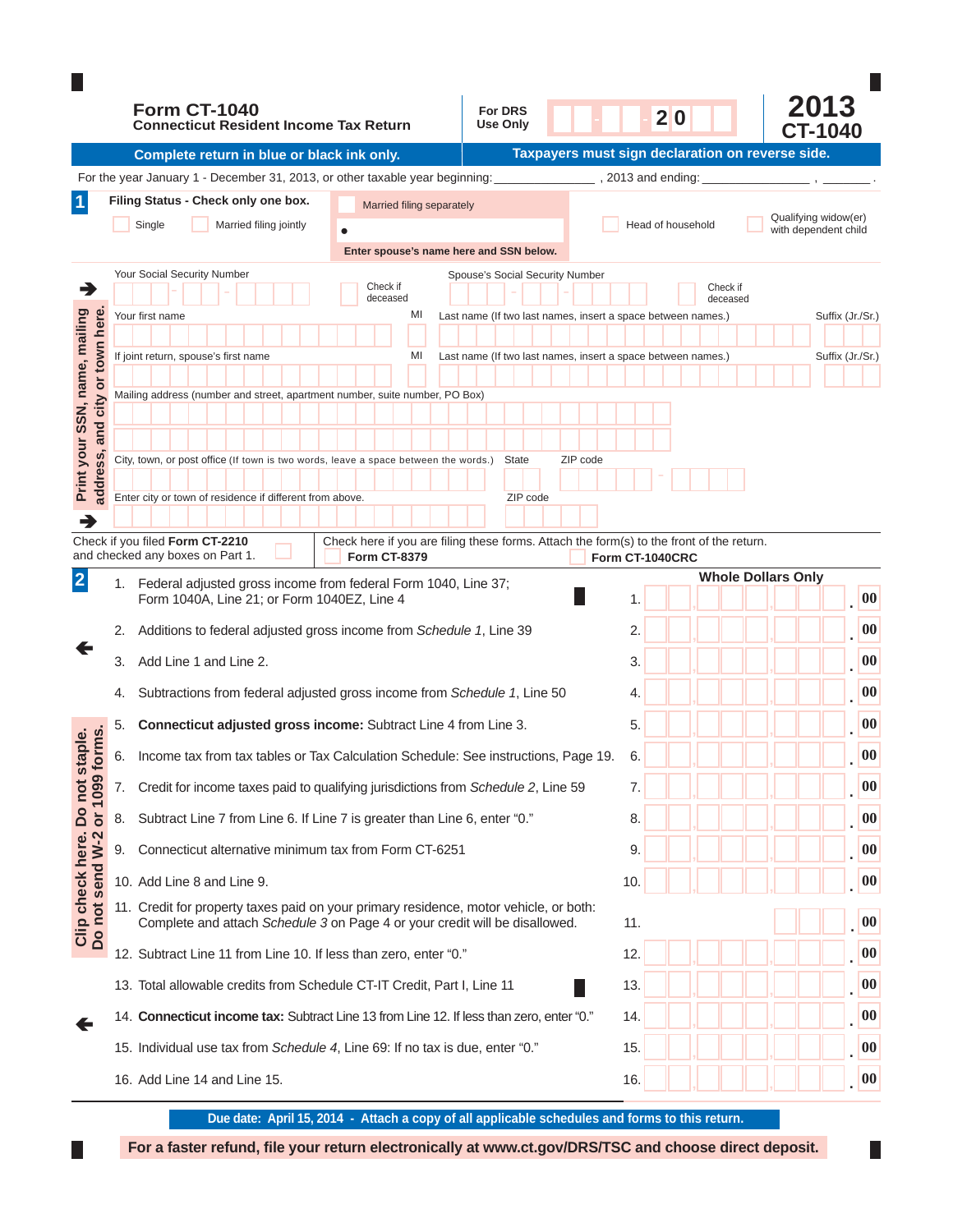|                           |                                                               | 2013 Form CT-1040 - Page 2 of 4                                                                     |  |  |                   |                                                                                    | Your Social Security Number .                                                                                                                                                                                                                                |              |                                      |                            |          |  |  |        |
|---------------------------|---------------------------------------------------------------|-----------------------------------------------------------------------------------------------------|--|--|-------------------|------------------------------------------------------------------------------------|--------------------------------------------------------------------------------------------------------------------------------------------------------------------------------------------------------------------------------------------------------------|--------------|--------------------------------------|----------------------------|----------|--|--|--------|
|                           | 17. Enter amount from Line 16.                                |                                                                                                     |  |  |                   |                                                                                    |                                                                                                                                                                                                                                                              | 17.          |                                      |                            |          |  |  |        |
|                           |                                                               | Column A - Employer's federal ID No. from Box b<br>of W-2, or payer's federal ID No. from Form 1099 |  |  |                   |                                                                                    | <b>Column B - Connecticut</b><br>wages, tips, etc.                                                                                                                                                                                                           |              | Column C - Connecticut income tax    |                            | withheld |  |  |        |
| <b>W-2 and 1099</b>       | 18a.                                                          |                                                                                                     |  |  |                   |                                                                                    |                                                                                                                                                                                                                                                              | .00.<br>18a. |                                      |                            |          |  |  | 00     |
| Information<br>Only enter | 18b.                                                          |                                                                                                     |  |  |                   |                                                                                    |                                                                                                                                                                                                                                                              | .00.<br>18b. |                                      |                            |          |  |  |        |
| information<br>from your  | 18c.                                                          |                                                                                                     |  |  |                   |                                                                                    |                                                                                                                                                                                                                                                              | .00.<br>18c. |                                      |                            |          |  |  |        |
| W-2 and<br>1099 forms if  | 18d.                                                          |                                                                                                     |  |  |                   |                                                                                    |                                                                                                                                                                                                                                                              | .00.<br>18d. |                                      |                            |          |  |  |        |
| Connecticut<br>income tax | 18e.                                                          |                                                                                                     |  |  |                   |                                                                                    |                                                                                                                                                                                                                                                              | .00.<br>18e. |                                      |                            |          |  |  | .   00 |
| was withheld.             | 18f.                                                          |                                                                                                     |  |  |                   |                                                                                    |                                                                                                                                                                                                                                                              | .00.<br>18f. |                                      |                            |          |  |  | .   00 |
|                           | 18g.                                                          |                                                                                                     |  |  |                   |                                                                                    |                                                                                                                                                                                                                                                              | .00.<br>18g. |                                      |                            |          |  |  | .   00 |
|                           |                                                               |                                                                                                     |  |  |                   |                                                                                    | 18h. Additional CT withholding from Supplemental Schedule CT-1040WH                                                                                                                                                                                          | 18h.         |                                      |                            |          |  |  | .  00  |
|                           |                                                               |                                                                                                     |  |  |                   |                                                                                    | 18. Total Connecticut income tax withheld: Add amounts in Column C and enter here.                                                                                                                                                                           |              |                                      |                            |          |  |  | .  00  |
|                           |                                                               |                                                                                                     |  |  |                   |                                                                                    | You must complete Columns A, B, and C or your withholding will be disallowed. 18.                                                                                                                                                                            |              |                                      |                            |          |  |  | .   00 |
|                           |                                                               |                                                                                                     |  |  |                   |                                                                                    | 19. All 2013 estimated tax payments and any overpayments applied from a prior year 19.                                                                                                                                                                       |              |                                      |                            |          |  |  |        |
|                           |                                                               |                                                                                                     |  |  |                   |                                                                                    | 20. Payments made with Form CT-1040 EXT (Request for extension of time to file)                                                                                                                                                                              | 20.          |                                      |                            |          |  |  | .  00  |
|                           |                                                               |                                                                                                     |  |  |                   | 20a. Connecticut earned income tax credit: From Schedule CT-EITC, Line 16.         |                                                                                                                                                                                                                                                              | 20a.         |                                      |                            |          |  |  | .  00  |
|                           | 21. Total payments: Add Lines 18, 19, 20, and 20a.            |                                                                                                     |  |  |                   |                                                                                    |                                                                                                                                                                                                                                                              | 21.          |                                      |                            |          |  |  |        |
|                           |                                                               |                                                                                                     |  |  |                   |                                                                                    | 22. Overpayment: If Line 21 is more than Line 17, subtract Line 17 from Line 21.                                                                                                                                                                             | 22.          |                                      |                            |          |  |  |        |
|                           |                                                               |                                                                                                     |  |  |                   |                                                                                    | 23. Amount of Line 22 overpayment you want applied to your 2014 estimated tax                                                                                                                                                                                | 23.          |                                      |                            |          |  |  |        |
|                           |                                                               |                                                                                                     |  |  |                   | 24. Total contributions of refund to designated charities from Schedule 5, Line 70 |                                                                                                                                                                                                                                                              | 24.          |                                      |                            |          |  |  |        |
|                           |                                                               |                                                                                                     |  |  |                   |                                                                                    | 25. Refund: Subtract Lines 23 and 24 from Line 22. For faster refund, use direct<br>deposit by completing Lines 25a, 25b, and 25c. If you do not elect direct deposit,                                                                                       |              |                                      |                            |          |  |  |        |
|                           | complete Line 25e to have your refund issued as a debit card. |                                                                                                     |  |  |                   |                                                                                    |                                                                                                                                                                                                                                                              | 25.          |                                      |                            |          |  |  | .  00  |
| 25a. Checking<br>Savings  |                                                               | 25b. Routing<br>number                                                                              |  |  |                   | 25c. Account<br>number                                                             |                                                                                                                                                                                                                                                              |              |                                      |                            |          |  |  |        |
|                           | 25d. Will this refund go to a bank account outside the U.S.?  |                                                                                                     |  |  |                   | Yes                                                                                | 25e. Refund as a debit card? Yes -- If you do not elect direct deposit or debit card, a refund check will be issued and processing may be delayed.                                                                                                           |              |                                      |                            |          |  |  |        |
|                           |                                                               |                                                                                                     |  |  |                   | 26. Tax due: If Line 17 is more than Line 21, subtract Line 21 from Line 17.       |                                                                                                                                                                                                                                                              | 26.          |                                      |                            |          |  |  | . 00   |
|                           | 27. If late: Enter penalty. Multiply Line 26 by 10% (.10).    |                                                                                                     |  |  |                   |                                                                                    |                                                                                                                                                                                                                                                              | 27           |                                      |                            |          |  |  |        |
|                           |                                                               |                                                                                                     |  |  |                   |                                                                                    | 28. If late: Enter interest. Multiply Line 26 by number of months or fraction of a month                                                                                                                                                                     |              |                                      |                            |          |  |  |        |
|                           | late, then by 1% (.01).                                       |                                                                                                     |  |  |                   |                                                                                    |                                                                                                                                                                                                                                                              | 28.          |                                      |                            |          |  |  |        |
|                           | See instructions, Page 21.                                    |                                                                                                     |  |  |                   | 29. Interest on underpayment of estimated tax from Form CT-2210:                   |                                                                                                                                                                                                                                                              | 29.          |                                      |                            |          |  |  |        |
|                           | 30. Total amount due: Add Lines 26 through 29.                |                                                                                                     |  |  |                   |                                                                                    |                                                                                                                                                                                                                                                              | 30.          |                                      |                            |          |  |  |        |
|                           |                                                               |                                                                                                     |  |  |                   |                                                                                    | Declaration: I declare under penalty of law that I have examined this return (including any accompanying schedules and<br>statements) and, to the best of my knowledge and belief, it is true, complete, and correct. I understand the penalty for willfully |              |                                      |                            |          |  |  |        |
| Your signature            |                                                               |                                                                                                     |  |  |                   |                                                                                    | delivering a false return or document to DRS is a fine of not more than \$5,000, or imprisonment for not more than five years, or both.<br>The declaration of a paid preparer other than the taxpayer is based on all information<br>Date                    |              |                                      | Home/cell telephone number |          |  |  |        |
|                           |                                                               |                                                                                                     |  |  |                   |                                                                                    | $\bullet$                                                                                                                                                                                                                                                    |              |                                      |                            |          |  |  |        |
| Your email address        |                                                               |                                                                                                     |  |  |                   |                                                                                    |                                                                                                                                                                                                                                                              |              |                                      |                            |          |  |  |        |
|                           | Spouse's signature (if joint return)                          |                                                                                                     |  |  |                   |                                                                                    | Date<br>$\bullet$                                                                                                                                                                                                                                            |              | $\bullet$ (                          | Daytime telephone number   |          |  |  |        |
|                           | Paid preparer's signature                                     |                                                                                                     |  |  | Date<br>$\bullet$ |                                                                                    | Telephone number                                                                                                                                                                                                                                             |              |                                      | Preparer's SSN or PTIN     |          |  |  |        |
|                           | Firm's name, address, and ZIP code                            |                                                                                                     |  |  |                   |                                                                                    | • (                                                                                                                                                                                                                                                          |              | <b>FEIN</b>                          |                            |          |  |  |        |
|                           |                                                               |                                                                                                     |  |  |                   |                                                                                    |                                                                                                                                                                                                                                                              |              |                                      |                            |          |  |  |        |
|                           |                                                               |                                                                                                     |  |  |                   |                                                                                    |                                                                                                                                                                                                                                                              |              |                                      |                            |          |  |  |        |
| Designee's name           |                                                               |                                                                                                     |  |  | $\bullet$         | Telephone number                                                                   | Third Party Designee - Complete the following to authorize DRS to contact another person about this return.                                                                                                                                                  |              | Personal identification number (PIN) |                            |          |  |  |        |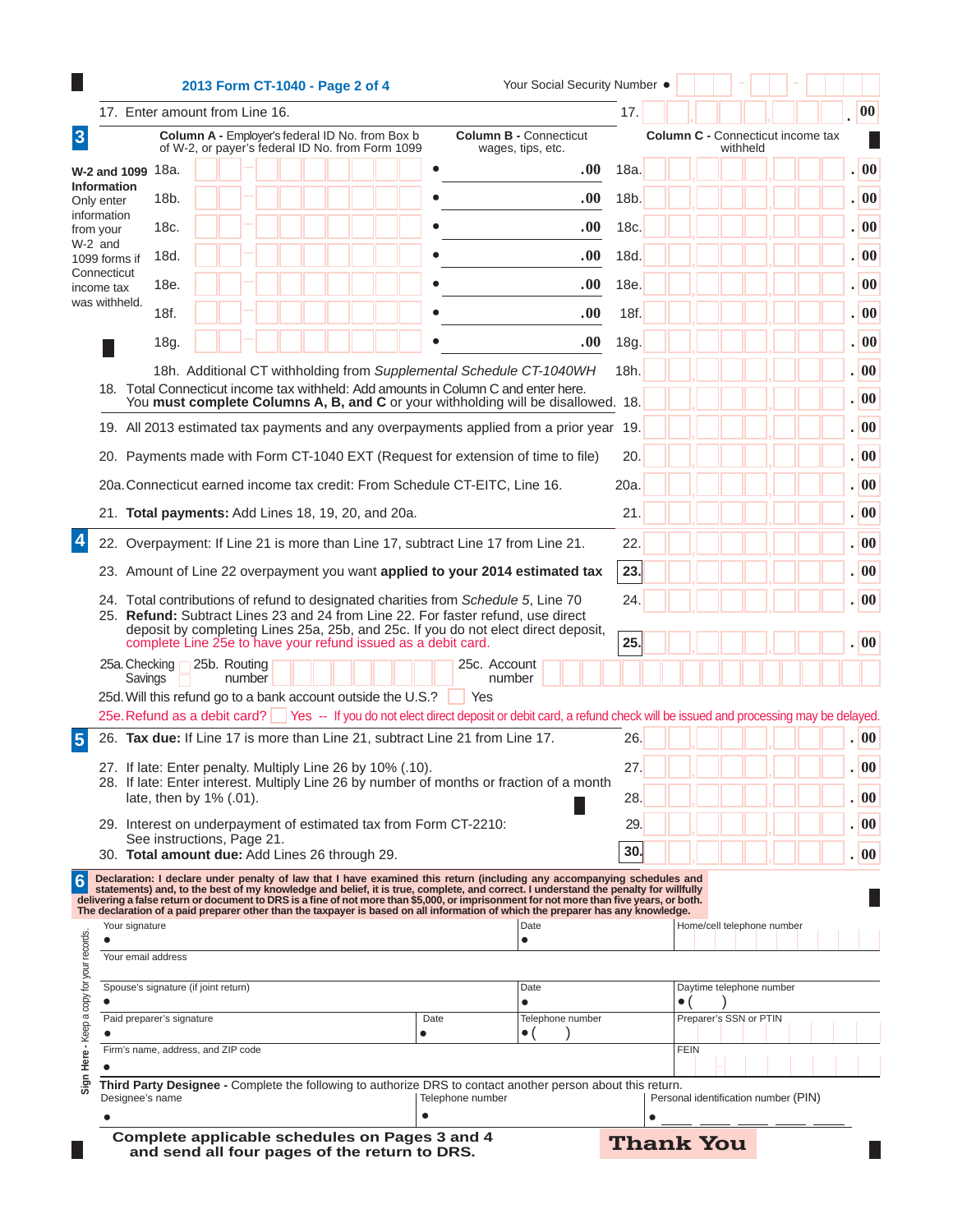| H                          | 2013 Form CT-1040 - Page 3 of 4                                                                                                                                                                                                                                           |                 | Your Social<br><b>Security Number</b> |                                      |              |                             |
|----------------------------|---------------------------------------------------------------------------------------------------------------------------------------------------------------------------------------------------------------------------------------------------------------------------|-----------------|---------------------------------------|--------------------------------------|--------------|-----------------------------|
|                            | <b>Schedule 1 - Modifications to Federal Adjusted Gross Income</b>                                                                                                                                                                                                        |                 |                                       | Enter all items as positive numbers. |              |                             |
| See instructions, Page 23. | 31. Interest on state and local government obligations other than Connecticut                                                                                                                                                                                             |                 | 31.                                   |                                      |              |                             |
|                            | 32. Mutual fund exempt-interest dividends from non-Connecticut state or municipal                                                                                                                                                                                         |                 | 32.                                   |                                      |              |                             |
| 33!JSe\$9619615615         | government obligations                                                                                                                                                                                                                                                    |                 |                                       |                                      |              | Ю)                          |
| adjusted gross income      | 34. Taxable amount of lump-sum distributions from qualified plans not included in federal                                                                                                                                                                                 |                 | 34.                                   |                                      |              | $\sqrt{00}$                 |
|                            | 35. Beneficiary's share of Connecticut fiduciary adjustment: Enter only if greater than zero.                                                                                                                                                                             |                 | 35.                                   |                                      |              | .  00                       |
|                            | 36. Loss on sale of Connecticut state and local government bonds                                                                                                                                                                                                          |                 | 36.                                   |                                      |              | . 00                        |
|                            | 37. Domestic production activity deduction from federal Form 1040, Line 35                                                                                                                                                                                                |                 | 37.                                   |                                      |              | .100                        |
| 38. Other - specify ●      |                                                                                                                                                                                                                                                                           |                 | 38.                                   |                                      |              | . 00                        |
|                            | 39. Total additions: Add Lines 31 through 38. Enter here and on Line 2.                                                                                                                                                                                                   |                 | 39.                                   |                                      |              | . 00                        |
|                            | 40. Interest on U.S. government obligations                                                                                                                                                                                                                               |                 | 40.                                   |                                      |              | .  00                       |
|                            | 41. Exempt dividends from certain qualifying mutual funds derived from U.S. government obligations                                                                                                                                                                        |                 | 41.                                   |                                      |              | .  00                       |
|                            | 42. Social Security benefit adjustment: See Social Security Benefit Adjustment Worksheet, Page 25.                                                                                                                                                                        |                 | 42.                                   |                                      |              | . 00                        |
|                            | 43. Refunds of state and local income taxes                                                                                                                                                                                                                               |                 | 43.                                   |                                      |              | .  00                       |
|                            | 44. Tier 1 and Tier 2 railroad retirement benefits and supplemental annuities                                                                                                                                                                                             |                 | 44.                                   |                                      |              | .  00                       |
|                            | 45.50% of military retirement pay                                                                                                                                                                                                                                         |                 | 45.                                   |                                      |              | .100                        |
|                            | 46. Beneficiary's share of Connecticut fiduciary adjustment: Enter only if less than zero.                                                                                                                                                                                |                 | 46.                                   |                                      |              | .  00                       |
|                            | 47. Gain on sale of Connecticut state and local government bonds                                                                                                                                                                                                          |                 | 47.                                   |                                      |              | . 00                        |
|                            | 48. Connecticut Higher Education Trust (CHET) contributions<br>Enter CHET account number:<br>Do not add spaces or dashes.                                                                                                                                                 |                 | 48.                                   |                                      |              | .  00                       |
|                            | 49. Other - specify: Do not include out of state income. $\bullet$                                                                                                                                                                                                        |                 | 49.                                   |                                      |              | 00                          |
|                            | 50. Total subtractions: Add Lines 40 through 49. Enter here and on Line 4.                                                                                                                                                                                                |                 | 50.                                   |                                      |              | . 00                        |
|                            | Schedule 2 - Credit for Income Taxes Paid to Qualifying Jurisdictions<br>You must attach a copy of your return filed with the qualifying jurisdiction(s) or your credit will be disallowed.<br>51. Modified Connecticut adjusted gross income. See instructions, Page 28. |                 | 51                                    |                                      |              | 00                          |
|                            |                                                                                                                                                                                                                                                                           | <b>Column A</b> |                                       | <b>Column B</b>                      |              |                             |
|                            | 52. Enter qualifying jurisdiction's name and two-letter<br>code. See instructions, Page 29.<br>52.                                                                                                                                                                        | $\bullet$ Name  | Code                                  | $\bullet$ Name                       |              | Code                        |
|                            | 53. Non-Connecticut income included on Line 51 and<br>reported on a qualifying jurisdiction's income tax<br>return. Complete Schedule 2 Worksheet, Page 29.                                                                                                               | 53.             | . 00                                  |                                      |              | $\overline{\phantom{0}}$ 00 |
|                            | 54. Divide Line 53 by Line 51. May not exceed 1.0000                                                                                                                                                                                                                      | 54.             | . 00                                  |                                      |              | . 00                        |
|                            | 55. Income tax liability. Subtract Line 11 from Line 6.                                                                                                                                                                                                                   | 55.             | . 00                                  |                                      |              | .  00                       |
|                            | 56. Multiply Line 54 by Line 55.                                                                                                                                                                                                                                          | 56.             | .  00                                 |                                      |              | . 00                        |
|                            | 57. Income tax paid to a qualifying jurisdiction.                                                                                                                                                                                                                         |                 |                                       |                                      |              |                             |
|                            | See instructions, Page 30.                                                                                                                                                                                                                                                | 57.             | . 00                                  |                                      |              | 00                          |
|                            | 58. Enter the lesser of Line 56 or Line 57.                                                                                                                                                                                                                               | 58.             | .  00                                 |                                      |              | .  00                       |
|                            | 59. Total credit: Add Line 58, all columns. Enter here and on Line 7.                                                                                                                                                                                                     |                 | 59.                                   |                                      | $ 00\rangle$ |                             |

**Complete applicable schedules on Page 4 and send all four pages of the return to DRS.**

П

П